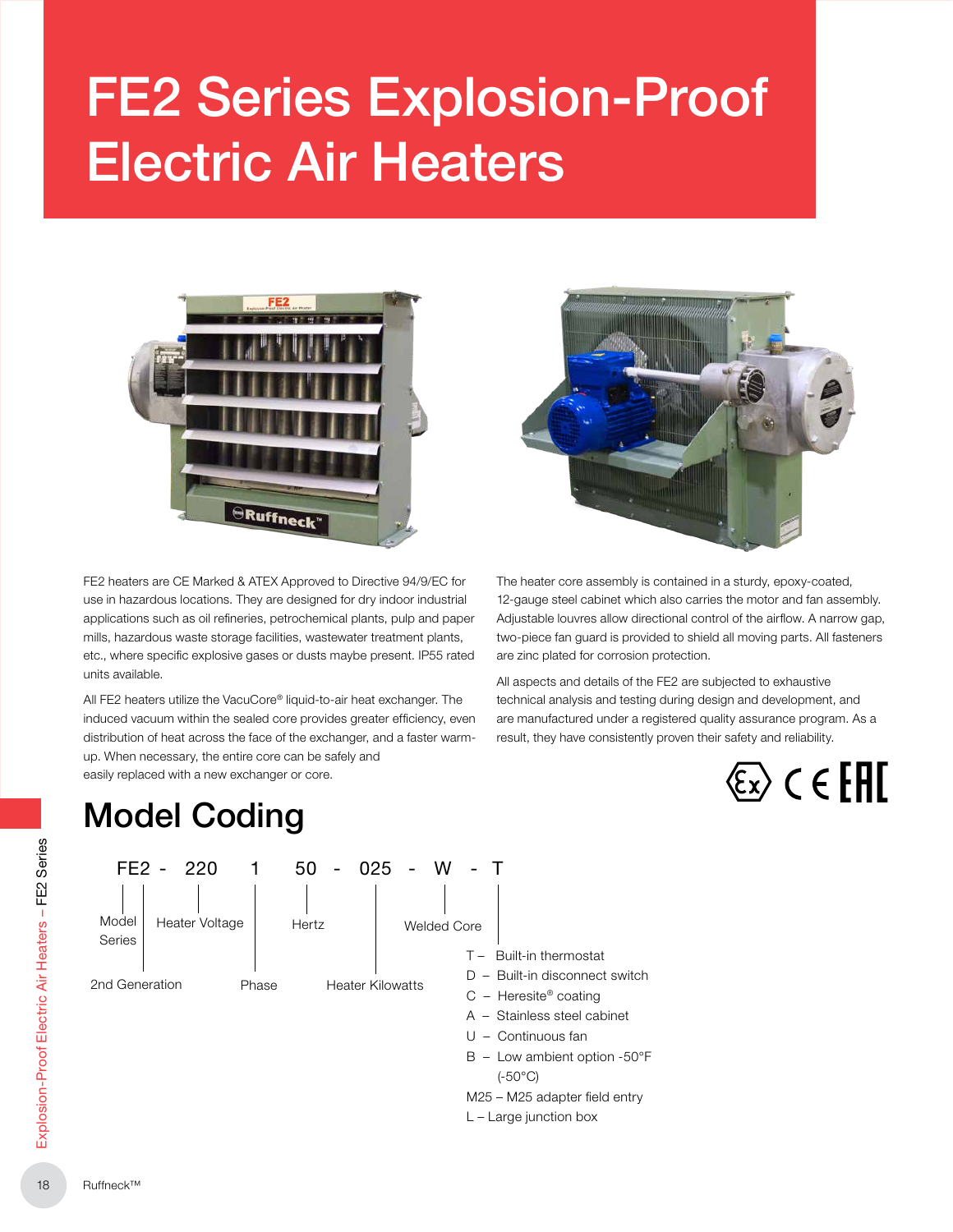# Table 9 – Performance Data for 50 Hertz FE2

 $C \in$  DEMKO 10 ATEX 0910365X  $\langle \overline{\mathbb{E}} \rangle$  11 2 G, Ex d IIB T3 Gb  $\langle \overline{\mathbb{E}} \mathbf{H} \rangle$  1 Ex d IIB T3 Gb X

| Volts |                 | Nominal Wattage |         |              | <b>Total Current</b>      | Air Temperature Rise |           |
|-------|-----------------|-----------------|---------|--------------|---------------------------|----------------------|-----------|
|       | Model           | kW              | BTU/hr  | Phase        | $\boldsymbol{\mathsf{A}}$ | $^{\circ}C$          | $\circ$ F |
|       | FE2-220150-025  | 2.5             | 8,550   |              | 11.4                      | 10.6                 | 19.2      |
|       | FE2-220150-042  | 4.2             | 14,350  |              | 19.1                      | 17.9                 | 32.2      |
| 220   | FE2-220150-063  | 6.3             | 21,500  |              | 28.6                      | 15.8                 | 28.4      |
|       | FE2-220150-084  | 8.4             | 28,700  |              | 38.2                      | 21                   | 37.8      |
|       | FE2-220150-126  | 12.6            | 43,050  |              | 57.3                      | 15.3                 | 27.6      |
|       | FE2-230150-028  | 2.8             | 9,550   |              | 12                        | 12                   | 21.6      |
|       | FE2-230150-046  | 4.6             | 15,700  |              | 20                        | 19.8                 | 35.6      |
| 230   | FE2-230150-069  | 6.9             | 23,550  | $\mathbf{1}$ | 29.9                      | 17.4                 | 31.4      |
|       | FE2-230150-092  | 9.2             | 31,400  |              | 39.9                      | 23.2                 | 41.8      |
|       | FE2-230150-138  | 13.8            | 47,150  |              | 59.9                      | 17                   | 30.5      |
|       | FE2-240150-030  | 3               | 10,250  |              | 12.4                      | 12.8                 | 23.1      |
|       | FE2-240150-050  | 5               | 17,100  |              | 20.8                      | 21.4                 | 38.5      |
| 240   | FE2-240150-075  | 7.5             | 25,600  |              | 31.2                      | 18.8                 | 33.9      |
|       | FE2-240150-100  | 10              | 34,150  |              | 41.7                      | 25.1                 | 45.2      |
|       | FE2-240150-150  | 15              | 51,250  |              | 62.5                      | 18.3                 | 32.9      |
|       | FE2-380350-025  | 2.5             | 8,550   |              | 3.8                       | 11.2                 | 20.1      |
|       | FE2-380350-042  | 4.2             | 14,350  |              | 6.4                       | 18.7                 | 33.7      |
|       | FE2-380350-063  | 6.3             | 21,500  |              | 9.6                       | 16.5                 | 29.7      |
| 380   | FE2-380350-084  | 8.4             | 28,700  |              | 12.8                      | 22                   | 39.7      |
|       | FE2-380350-125  | 12.5            | 42,700  |              | 19                        | 15.9                 | 28.7      |
|       | FE2-380350-167  | 16.7            | 57,050  |              | 25.4                      | 21.3                 | 38.3      |
|       | FE2-380350-209  | 20.9            | 71,400  |              | 31.8                      | 12.9                 | 23.3      |
|       | FE2-400350-028  | 2.8             | 9,550   |              | 4.1                       | 12.3                 | 22.1      |
|       | FE2-400350-046  | 4.6             | 15,700  |              | 6.6                       | 20.2                 | 36.3      |
|       | FE2-400350-069  | 6.9             | 23,550  |              | 10                        | 17.8                 | 32.1      |
| 400   | FE2-400350-093  | 9.3             | 31,750  |              | 13.4                      | 24                   | 43.2      |
|       | FE2-400350-139  | 13.9            | 47,450  |              | 20.1                      | 17.4                 | 31.4      |
|       | FE2-400350-185  | 18.5            | 63,200  |              | 26.7                      | 23.2                 | 41.8      |
|       | FE2-400350-231  | 23.1            | 78,900  | 3            | 33.3                      | 14.1                 | 25.4      |
|       | FE2-415350-037  | 3.7             | 12,650  |              | 5.1                       | 16.2                 | 29.1      |
|       | FE2-415350-075  | 7.5             | 25,600  |              | 10.4                      | 19.2                 | 34.6      |
|       | FE2-415350-149  | 14.9            | 50,900  |              | 20.7                      | 18.6                 | 33.4      |
| 415   | FE2-415350-187* | 18.7            | 63,850  |              | 26                        | 23.3                 | 41.9      |
|       | FE2-415350-224  | 22.4            | 76,500  |              | 31.2                      | 13.6                 | 24.4      |
|       | FE2-415350-262* | 26.2            | 89,500  |              | 36.5                      | 15.9                 | 28.6      |
|       | FE2-440350-042  | 4.2             | 14,350  |              | 5.5                       | 19.3                 | 34.8      |
|       | FE2-440350-084  | 8.4             | 28,700  |              | 11                        | 21.8                 | 39.2      |
|       | FE2-440350-168  | 16.8            | 57,400  |              | 22                        | 21                   | 37.9      |
| 440   | FE2-440350-210  | 21              | 71,700  |              | 27.6                      | 12.7                 | 22.9      |
|       | FE2-440350-252* | 25.2            | 86,050  |              | 33.1                      | 15.2                 | 27.4      |
|       | FE2-440350-294* | 29.4            | 100,400 |              | 38.6                      | 17.8                 | 32        |

#### Note:

- 1. Minimum conductor size for 30°C (86°F) ambient. Derate conductor for ambient temperature. Use minimum 90°C (194°F) insulation.
- 2. Heater is functioning normally if at rated voltage the amp draw is within 10% of the value in this table.

- 5. Add "D" to model number for units with disconnect switch option.
- 6. Add "A" to model number for units with stainless-steel cabinet.
- 7. Add "C" to model number for Heresite® coated panels and core.
- 8. Add "U" to model number for units with a continuous fan.
- 9. Add "B" for minimum ambient temperature of -50˚C. Contact factory for available models.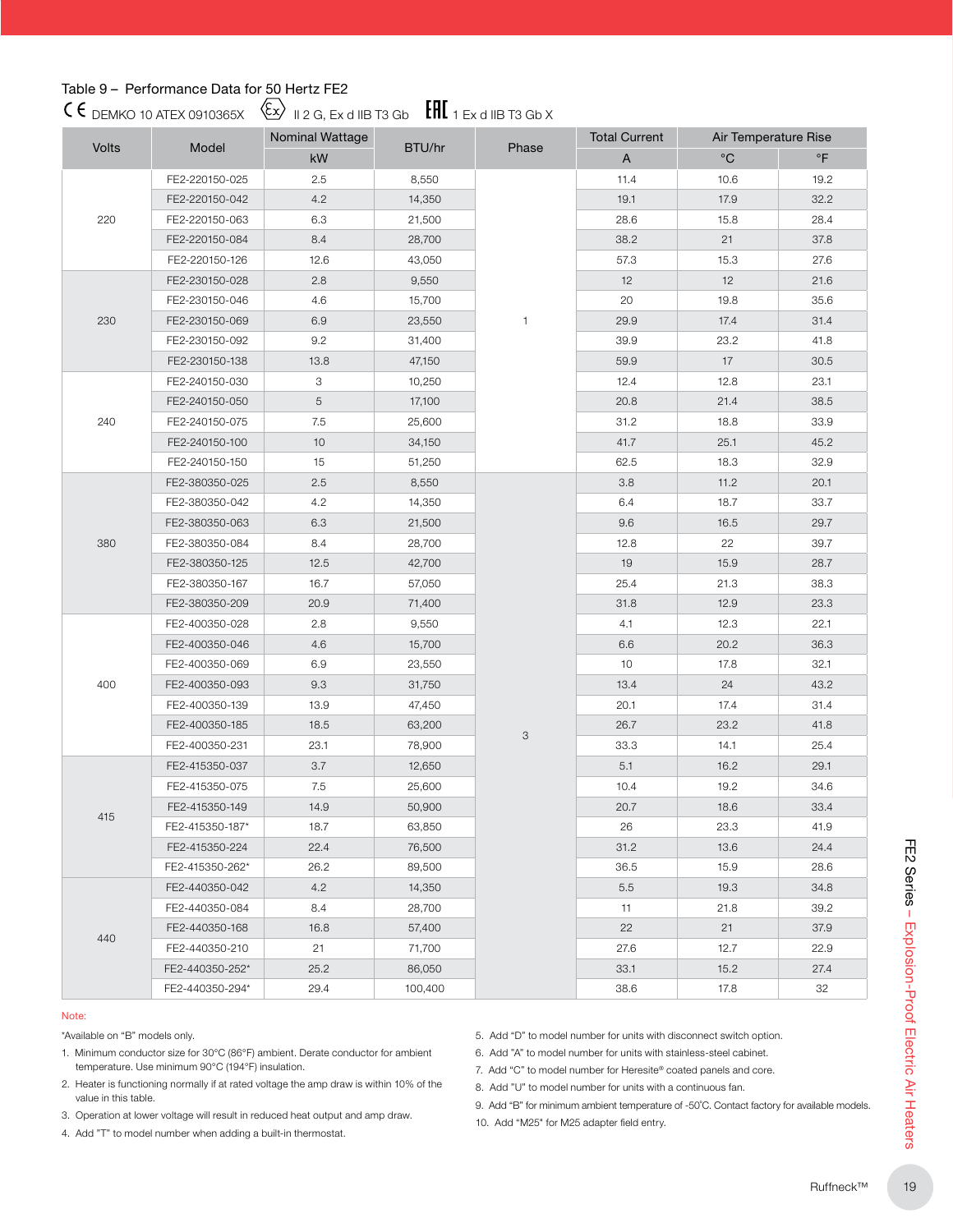## Table 10 – Performance Data for 60 Hertz FE2

# $\mathsf{CG}_{\mathsf{DEMKO}}$  10 ATEX 0910365X  $\langle \mathsf{Ex} \rangle$  12 G, Ex d IIB T3 Gb  $\mathsf{EHI}_1$  Ex d IIB T3 Gb X

| <b>Volts</b> | Model           | Nominal<br>Wattage | BTU/hr  | Phase | <b>Total Current</b> | Air Temperature Rise |           |
|--------------|-----------------|--------------------|---------|-------|----------------------|----------------------|-----------|
|              |                 | kW                 |         |       | A                    | $^{\circ}$ C         | $\circ$ F |
|              | FE2-220160-025  | 2.5                | 8,550   |       | 11.4                 | 8.8                  | 15.8      |
|              | FE2-220160-042  | 4.2                | 14,350  |       | 19.1                 | 14.8                 | 26.6      |
| 220          | FE2-220160-063  | 6.3                | 21,500  |       | 28.6                 | 13                   | 23.4      |
|              | FE2-220160-084  | 8.4                | 28,700  |       | 38.2                 | 17.4                 | 31.3      |
|              | FE2-220160-126  | 12.6               | 43,050  |       | 57.3                 | 12.7                 | 22.8      |
|              | FE2-230160-028  | 2.8                | 9,550   |       | 12                   | 9.8                  | 17.7      |
|              | FE2-230160-046  | 4.6                | 15,700  |       | 20                   | 16.2                 | 29.1      |
| 230          | FE2-230160-069  | 6.9                | 23,550  | 1     | 29.9                 | 14.3                 | 25.7      |
|              | FE2-230160-092  | 9.2                | 31,400  |       | 39.9                 | 19                   | 34.2      |
|              | FE2-230160-138  | 13.8               | 47,150  |       | 59.9                 | 13.9                 | 24.9      |
|              | FE2-240160-030  | 3                  | 10,250  |       | 12.4                 | 10.5                 | 19        |
|              | FE2-240160-050  | 5                  | 17,100  |       | 20.8                 | 17.6                 | 31.7      |
| 240          | FE2-240160-075  | 7.5                | 25,600  |       | 31.2                 | 15.5                 | 27.9      |
|              | FE2-240160-100  | 10                 | 34,150  |       | 41.7                 | 20.7                 | 37.2      |
|              | FE2-240160-150  | 15                 | 51,250  |       | 62.5                 | 15.1                 | 27.1      |
|              | FE2-440360-042  | 4.2                | 14,350  |       | 5.5                  | 14.8                 | 26.6      |
|              | FE2-440360-084  | 8.4                | 28,700  |       | 11                   | 17.4                 | 31.3      |
| 440          | FE2-440360-168  | 16.8               | 57,400  |       | 22                   | 16.9                 | 30.4      |
|              | FE2-440360-210  | 21                 | 71,700  |       | 27.6                 | 10.2                 | 18.4      |
|              | FE2-440360-252* | 25.2               | 86,050  |       | 33.1                 | 13.4                 | 24.1      |
|              | FE2-440360-294* | 29.4               | 100,400 |       | 38.6                 | 15.6                 | 28.1      |
|              | FE2-480360-030  | 3                  | 10,250  |       | 3.6                  | 10.5                 | 19        |
|              | FE2-480360-050  | 5                  | 17,100  | 3     | 6                    | 17.6                 | 31.7      |
|              | FE2-480360-075  | 7.5                | 25,600  |       | $\mathsf g$          | 15.5                 | 27.9      |
|              | FE2-480360-100  | 10                 | 34,150  |       | 12                   | 20.7                 | 37.2      |
| 480          | FE2-480360-150  | 15                 | 51,250  |       | 18                   | 15.1                 | 27.1      |
|              | FE2-480360-200  | 20                 | 68,300  |       | 24.1                 | 20.1                 | 36.1      |
|              | FE2-480360-250* | 25                 | 85,400  |       | 30.1                 | 12.2                 | 22.9      |
|              | FE2-480360-300* | 30                 | 102,450 |       | 36.1                 | 14.6                 | 27.5      |
|              | FE2-480360-350* | 35                 | 119,550 |       | 42.1                 | 17.1                 | 32        |

#### Note:

\*Available on "B" models only.

- 1. Minimum conductor size for 30°C (86°F) ambient. Derate conductor for ambient temperature. Use minimum 90°C (194°F) insulation.
- 2. Heater is functioning normally if at rated voltage the amp draw is within 10% of the value in this table.
- 3. Operation at lower voltage will result in reduced heat output and amp draw.
- 4. Add "T" to model number when adding a built-in thermostat.

# Installation Instructions

- The FE2 Series Electric Air Heaters are for dry indoor use only. Do not immerse in water. Do not store or use in areas exposed to rain or snow.
- The FE2 heaters are to be used only in atmospheres having an ignition temperature higher than Temperature Code T3 200°C (329°F) for Class I & II.
- 5. Add "D" to model number for units with disconnect switch option.
- 6. Add "A" to model number for units with stainless-steel cabinet.
- 7. Add "C" to model number for Heresite® coated panels and core.
- 8. Add "U" to model number for units with a continuous fan.
- 9. Add "B" for minimum ambient temperature of -50˚C. Contact factory for available models.
- 10. Add "M25" for M25 adapter field entry.
- Altitude restrictions apply see specifications above.
- Heaters should be connected to a fixed power supply and must be permanently mounted in a level, upright position during operation.
- Read and be aware of the terms of our Warranty located in the owner's manual.
- Refer to the Owner's Manual.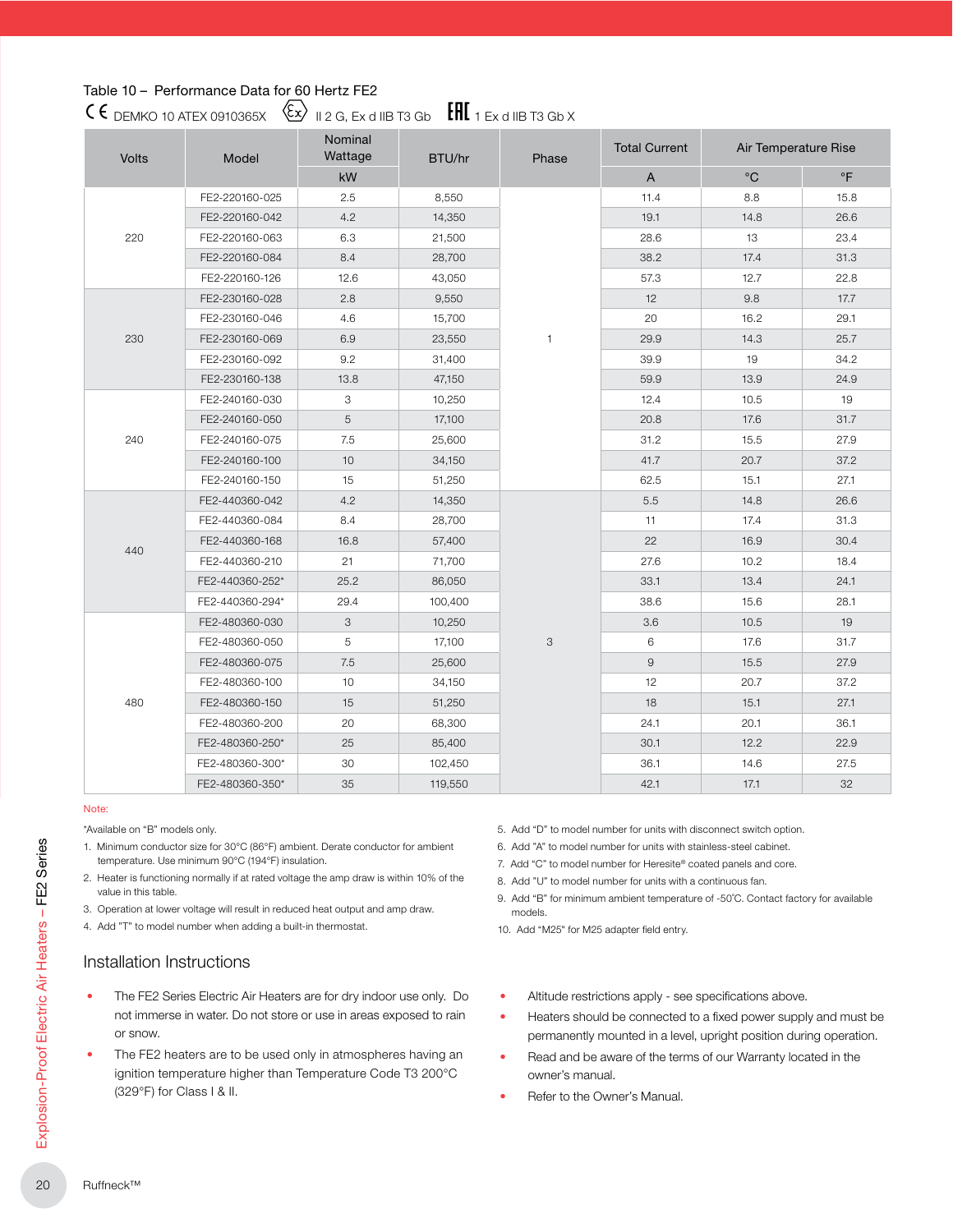### Table 11 – Specifications for 50 Hertz FE2

|                                   |                             | Nominal kW     |                |             |             |              |               |             |             |               |  |
|-----------------------------------|-----------------------------|----------------|----------------|-------------|-------------|--------------|---------------|-------------|-------------|---------------|--|
|                                   |                             |                | $2.5 - 3.0$    | $3.7 - 5.0$ | $6.3 - 7.5$ | $8.4 - 10.0$ | $12.5 - 13.9$ | $14.9 - 20$ | $20.9 - 21$ | $22.4 - 29.4$ |  |
| Altitude                          | ft                          |                | 12,000         | 8,000       | 10,000      | 7,000        | 10,000        | 7,000       | 10,000      | 7,000         |  |
| (max.)                            | m                           |                | 3,658          | 2,438       | 3,048       | 2,134        | 3,048         | 2,134       | 3,048       | 2,134         |  |
| <b>Air Flow</b>                   | @ 70°F (CFM)                |                | 387            |             | 678         |              | 1,404         |             | 2,905       |               |  |
| (min.)                            | @ 21°C (m <sup>3</sup> /hr) |                | 658            |             |             | 1,152        |               | 2,385       |             | 4,936         |  |
| <b>Horizontal Air</b>             | ft                          |                | 13             |             | 25          |              | 35            |             |             | 60            |  |
| Throw                             | m                           |                | 4.0            |             | 7.6         |              | 10.7          |             |             | 18.2          |  |
| Maximum<br><b>Mounting Height</b> | ft                          |                | $\overline{7}$ |             | 10          |              | 10            |             | 20          |               |  |
| (to underside)                    | m                           |                | 2.1            |             | 3.0         |              | 3.0           |             | 6.1         |               |  |
| Motor Speed (min.)                | <b>RPM</b>                  |                | 1360           |             |             |              |               |             |             |               |  |
| <b>Fan Diameter</b>               | in                          |                | 12             |             |             | 16           |               | 20          |             |               |  |
|                                   | mm                          |                | 305            |             |             | 406          |               | 508         |             |               |  |
|                                   | without                     | <b>lbs</b>     |                | 174         |             |              | 202           |             | 235         |               |  |
| Net Weight                        | DS <sub>5</sub>             | kg             |                | 79          |             |              | 92            |             | 107         |               |  |
|                                   | with                        | $\mathsf{lbs}$ |                | 186         |             |              | 214           |             | 247         |               |  |
|                                   | DS <sub>5</sub>             | kg             |                | 84          |             |              | 97            |             | 112         |               |  |
|                                   | without                     | Ibs            |                | 228         |             |              | 252           |             | 286         |               |  |
|                                   | DS <sub>5</sub>             | kg             |                | 103         |             |              | 114           |             | 130         |               |  |
| <b>Shipping Weight</b>            | with                        | Ibs            |                | 240         |             |              | 264           |             | 298         |               |  |
|                                   | DS <sub>5</sub>             | kg             |                | 109         |             |              | 120           |             | 135         |               |  |

\*Weights are an approximate maximum.

## Table 12 – Specifications for 60 Hertz FE2

|                                   |                             |     |                |             |             |            | Nominal kW    |             |             |               |
|-----------------------------------|-----------------------------|-----|----------------|-------------|-------------|------------|---------------|-------------|-------------|---------------|
|                                   |                             |     | $2.5 - 3.0$    | $3.7 - 5.0$ | $6.3 - 7.5$ | $8.4 - 10$ | $12.5 - 13.9$ | $14.9 - 20$ | $20.9 - 21$ | $22.4 - 35.0$ |
| Altitude                          | ft                          |     | 12,000         | 8,000       | 10,000      | 7,000      | 10,000        | 7,000       | 10,000      | 7,000         |
| (max.)                            | m                           |     | 3,658          | 2,438       | 3,048       | 2,134      | 3,048         | 2,134       | 3,048       | 2,134         |
| Air Flow                          | @ 70°F (CFM)                |     | 394            |             | 670         |            | 1,380         |             |             | 2,838         |
| (min.)                            | @ 21°C (m <sup>3</sup> /hr) |     | 669            |             | 1138        |            | 2,345         |             |             | 4,822         |
| <b>Horizontal Air</b>             | ft                          |     | 15             |             | 30          |            | 40            |             |             | 70            |
| Throw                             | m                           |     | 4.6            |             | 9.1         |            | 12.2          |             |             | 21.3          |
| <b>Maximum Mounting</b><br>Height | $\ensuremath{\mathsf{ft}}$  |     | $\overline{7}$ |             | 10          |            | 10            |             |             | 20            |
| (to underside)                    | m                           |     | 2.1            |             | 3.0         |            | 3.0           |             |             | 6.1           |
| Motor Speed (min.)                | <b>RPM</b>                  |     |                |             |             |            | 1360          |             |             |               |
|                                   | in                          |     |                | 12          |             |            | 16            |             | 20          |               |
| Fan Diameter                      | mm                          |     | 305            |             |             |            | 406           |             | 508         |               |
|                                   | without                     | Ibs |                | 174         |             |            | 202           |             | 235         |               |
| Net Weight                        | DS <sub>5</sub>             | kg  |                | 79          |             |            | 92            |             | 107         |               |
|                                   | with                        | Ibs | 186            |             |             |            | 214           |             | 247         |               |
|                                   | DS <sub>5</sub>             | kg  |                |             | 84          |            | 97            |             | 112         |               |
|                                   | without                     | Ibs |                | 228         |             |            | 252           |             |             | 286           |
| Shipping Weight                   | DS <sub>5</sub>             | kg  |                | 103         |             |            | 114           |             | 130         |               |
|                                   | with                        | Ibs |                | 240         |             |            | 264           |             | 298         |               |
|                                   | DS <sub>5</sub>             | kg  |                | 109         |             |            | 120           |             | 135         |               |